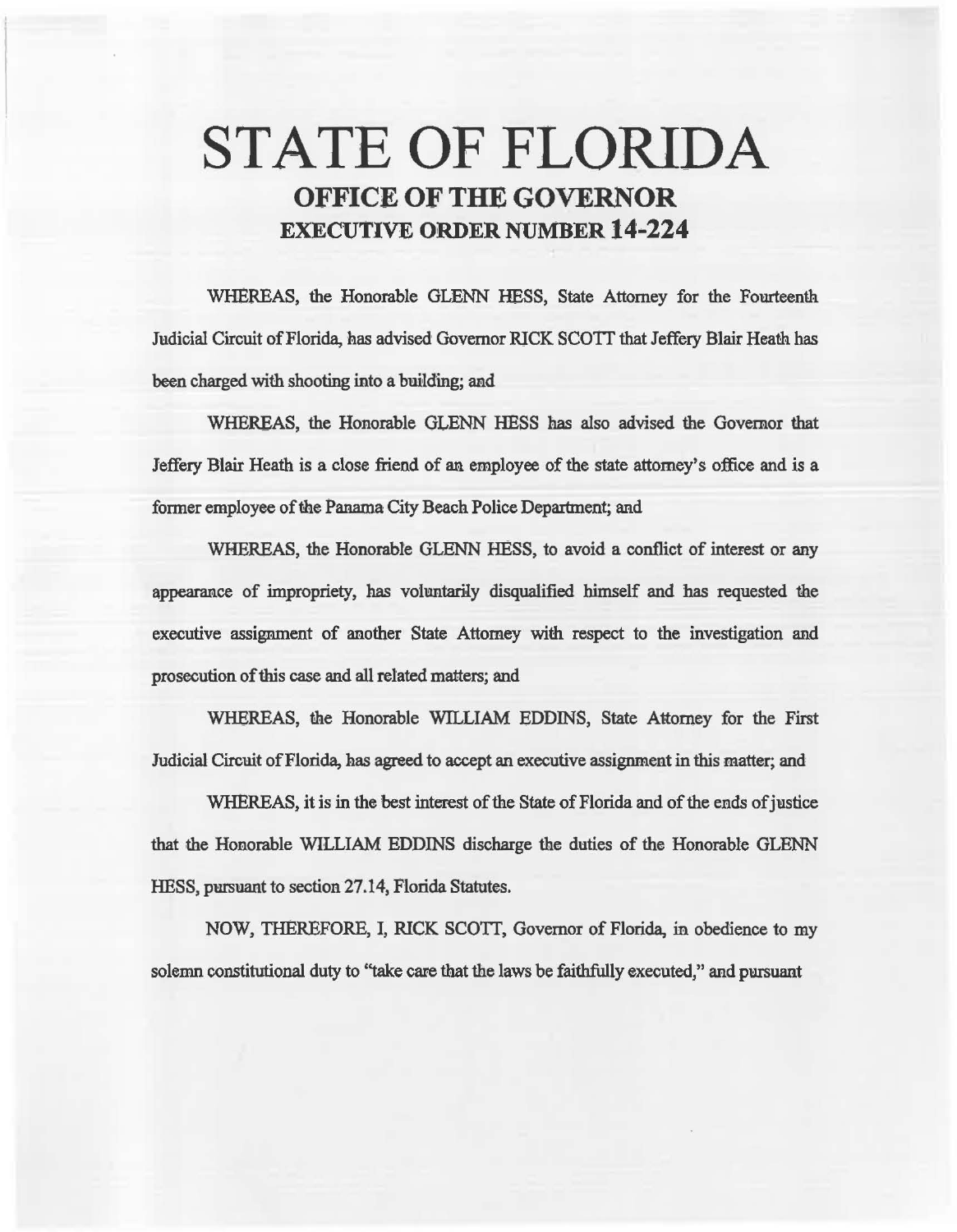to the Constitution and laws of the State of Florida, issue the following Executive Order, effective immediately:

### Section 1.

The Honorable WILLIAM EDDINS, State Attorney for the First Judicial Circuit of Florida, referred to as the "Assigned State Attorney," is assigned to discharge the doties of the Honorable GLENN HESS, State Attorney for the Fourteenth Judicial Circuit of Florida, as they relate to the investigation, prosecution and all matters related to Jeffery Blair Heath. Section 2.

The Assigned State Attorney or one or more Assistant State Attorneys and Investigators, who have been designated by the Assigned State Attorney, shall proceed immediately to the Fourteenth· Judicial Circuit of Florida, and are vested with the authority to perform the duties prescribed herein.

#### Section 3.

All residents of the Fourteenth Judicial Circuit are requested, and all public officials are directed, to cooperate and render whatever assistance is necessary to the Assigned State Attorney, so that justice may be served.

#### Section 4.

The period of this Executive Assignment shall be for one  $(1)$  year, to and including Augest *5,* 2015.